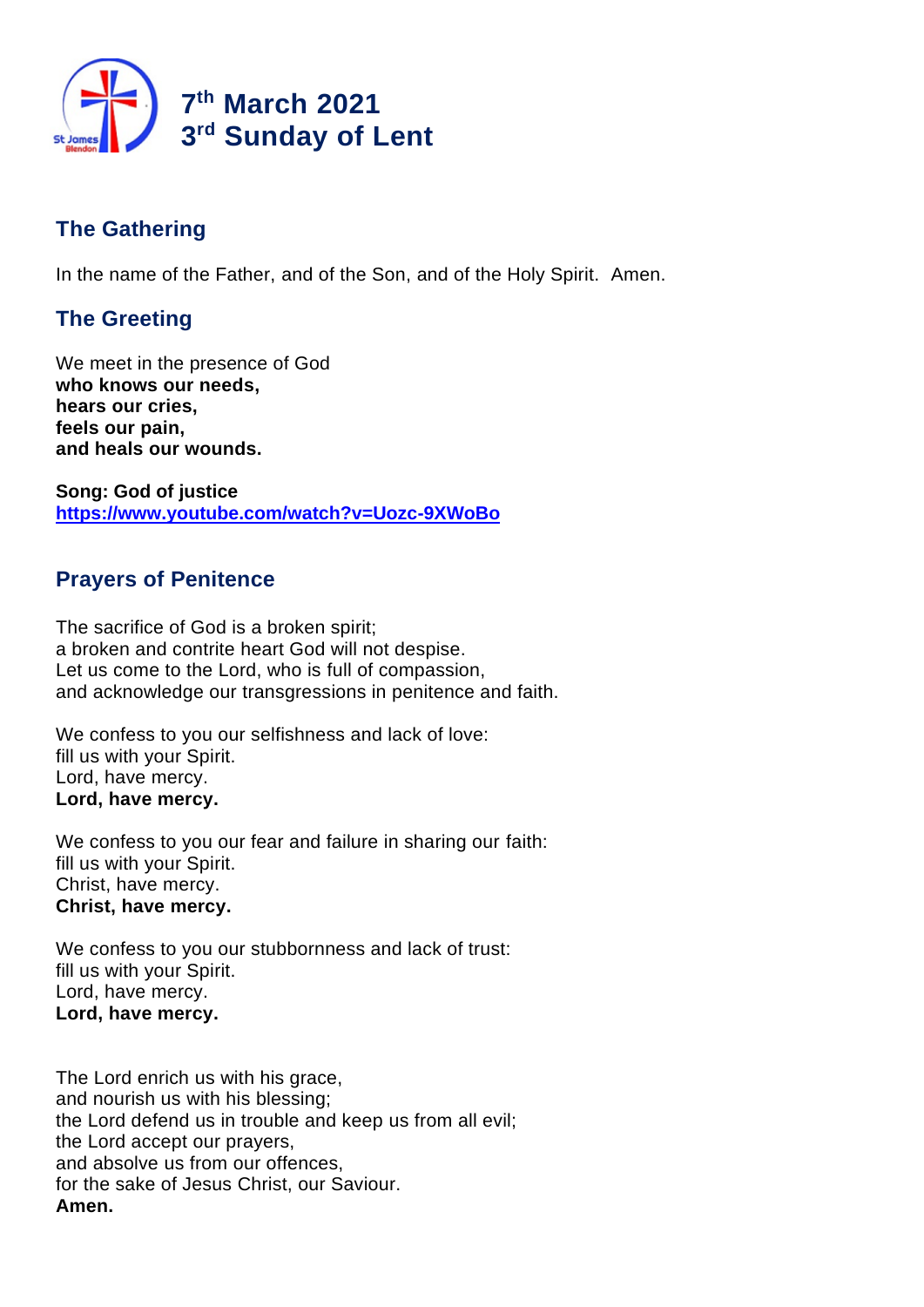## **Collect**

Eternal God, give us insight to discern your will for us, to give up what harms us, and to seek the perfection we are promised in Jesus Christ our Lord. **Amen.**

## **The Liturgy of the Word**

## **Exodus 20:1-17**

And God spoke all these words:

**2** 'I am the LORD your God, who brought you out of Egypt, out of the land of slavery.

- **3** 'You shall have no other gods before me.
- **4** 'You shall not make for yourself an image in the form of anything in heaven above or on the earth beneath or in the waters below. **<sup>5</sup>** You shall not bow down to them or worship them; for I, the LORD your God, am a jealous God, punishing the children for the sin of the parents to the third and fourth generation of those who hate me, **<sup>6</sup>** but showing love to a thousand generations of those who love me and keep my commandments.
- <sup>7</sup> 'You shall not misuse the name of the LORD your God, for the LORD will not hold anyone guiltless who misuses his name.
- **8** 'Remember the Sabbath day by keeping it holy. **<sup>9</sup>** Six days you shall labour and do all your work, **<sup>10</sup>** but the seventh day is a sabbath to the LORD your God. On it you shall not do any work, neither you, nor your son or daughter, nor your male or female servant, nor your animals, nor any foreigner residing in your towns. **<sup>11</sup>** For in six days the LORD made the heavens and the earth, the sea, and all that is in them, but he rested on the seventh day. Therefore the LORD blessed the Sabbath day and made it holy.
- **<sup>12</sup>** 'Honour your father and your mother, so that you may live long in the land the LORD your God is giving you.
- **<sup>13</sup>** 'You shall not murder.
- **<sup>14</sup>** 'You shall not commit adultery.
- **<sup>15</sup>** 'You shall not steal.
- **<sup>16</sup>** 'You shall not give false testimony against your neighbour.
- **<sup>17</sup>** 'You shall not covet your neighbour's house. You shall not covet your neighbour's wife, or his male or female servant, his ox or donkey, or anything that belongs to your neighbour.'

*This is the word of the Lord. Thanks be to God.*

## **Psalm 19**

- **<sup>1</sup>** The heavens declare the glory of God; the skies proclaim the work of his hands.
- **<sup>2</sup>** Day after day they pour forth speech; night after night they reveal knowledge.
- **<sup>3</sup>** They have no speech, they use no words;
- no sound is heard from them.
- **<sup>4</sup>** Yet their voice goes out into all the earth,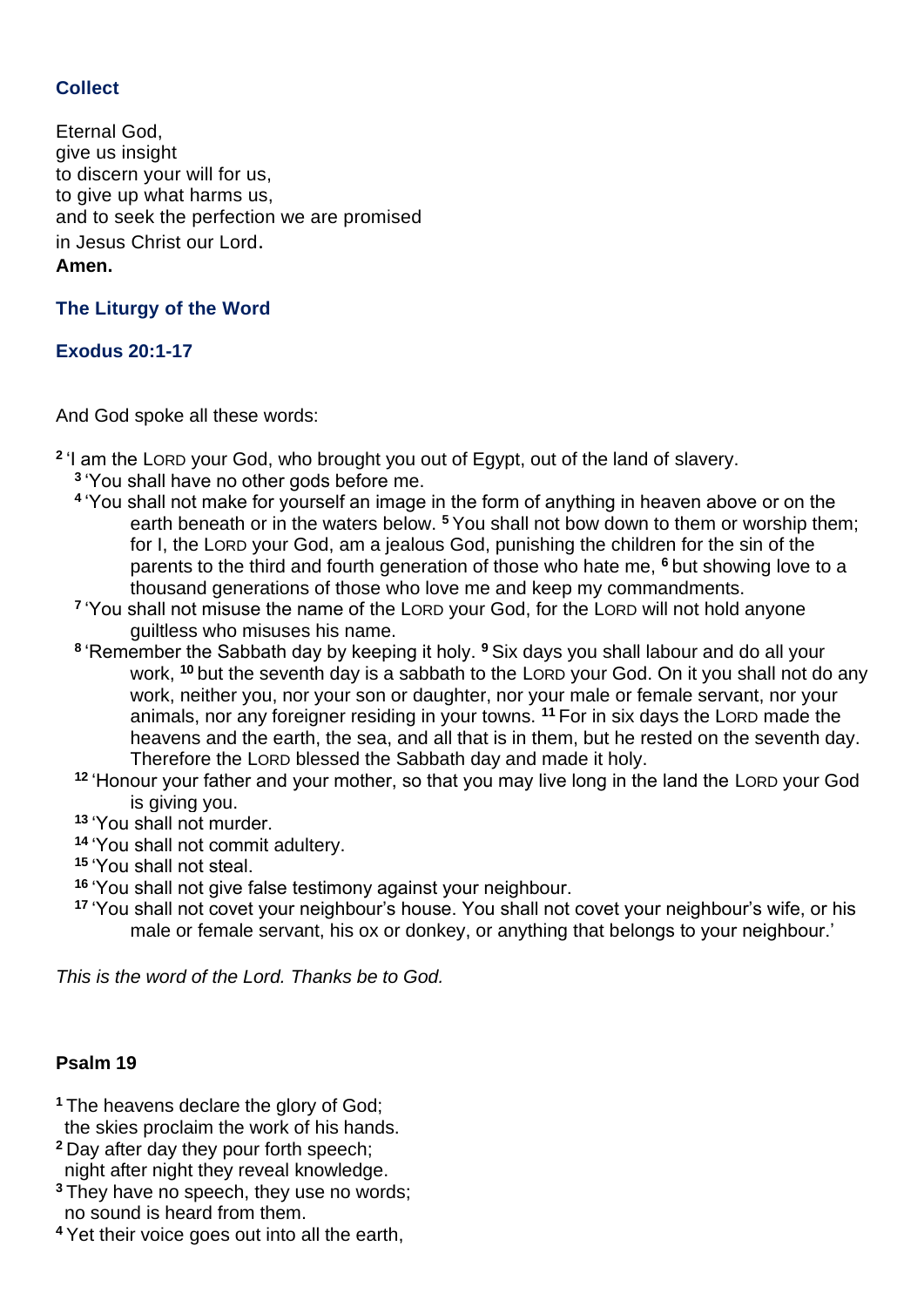their words to the ends of the world.

In the heavens God has pitched a tent for the sun.

- **5** It is like a bridegroom coming out of his chamber, like a champion rejoicing to run his course.
- **6** It rises at one end of the heavens and makes its circuit to the other; nothing is deprived of its warmth.
- **<sup>7</sup>** The law of the LORD is perfect,
- refreshing the soul.
- The statutes of the LORD are trustworthy, making wise the simple.
- **<sup>8</sup>** The precepts of the LORD are right, giving joy to the heart.
- The commands of the LORD are radiant, giving light to the eyes.
- **<sup>9</sup>** The fear of the LORD is pure, enduring for ever.
- The decrees of the LORD are firm,
- and all of them are righteous.
- **<sup>10</sup>** They are more precious than gold, than much pure gold;
- they are sweeter than honey,
- than honey from the honeycomb.
- **<sup>11</sup>** By them your servant is warned;
- in keeping them there is great reward.
- **<sup>12</sup>** But who can discern their own errors?
- Forgive my hidden faults.
- **<sup>13</sup>** Keep your servant also from wilful sins;
- may they not rule over me.
- Then I will be blameless,
- innocent of great transgression.
- **<sup>14</sup>** May these words of my mouth and this meditation of my heart
- be pleasing in your sight,
- LORD, my Rock and my Redeemer.

*This is the word of the Lord. Thanks be to God.*

## **1 Corinthians 1:18-25**

.

**<sup>18</sup>** For the message of the cross is foolishness to those who are perishing, but to us who are being saved it is the power of God. **<sup>19</sup>** For it is written:

'I will destroy the wisdom of the wise;

the intelligence of the intelligent I will frustrate.'

**<sup>20</sup>** Where is the wise person? Where is the teacher of the law? Where is the philosopher of this age? Has not God made foolish the wisdom of the world? **<sup>21</sup>** For since in the wisdom of God the world through its wisdom did not know him, God was pleased through the foolishness of what was preached to save those who believe. **<sup>22</sup>** Jews demand signs and Greeks look for wisdom, **<sup>23</sup>** but we preach Christ crucified: a stumbling-block to Jews and foolishness to Gentiles, **<sup>24</sup>** but to those whom God has called, both Jews and Greeks, Christ the power of God and the wisdom of God. **<sup>25</sup>** For the foolishness of God is wiser than human wisdom, and the weakness of God is stronger than human strength.

*This is the word of the Lord. Thanks be to God.*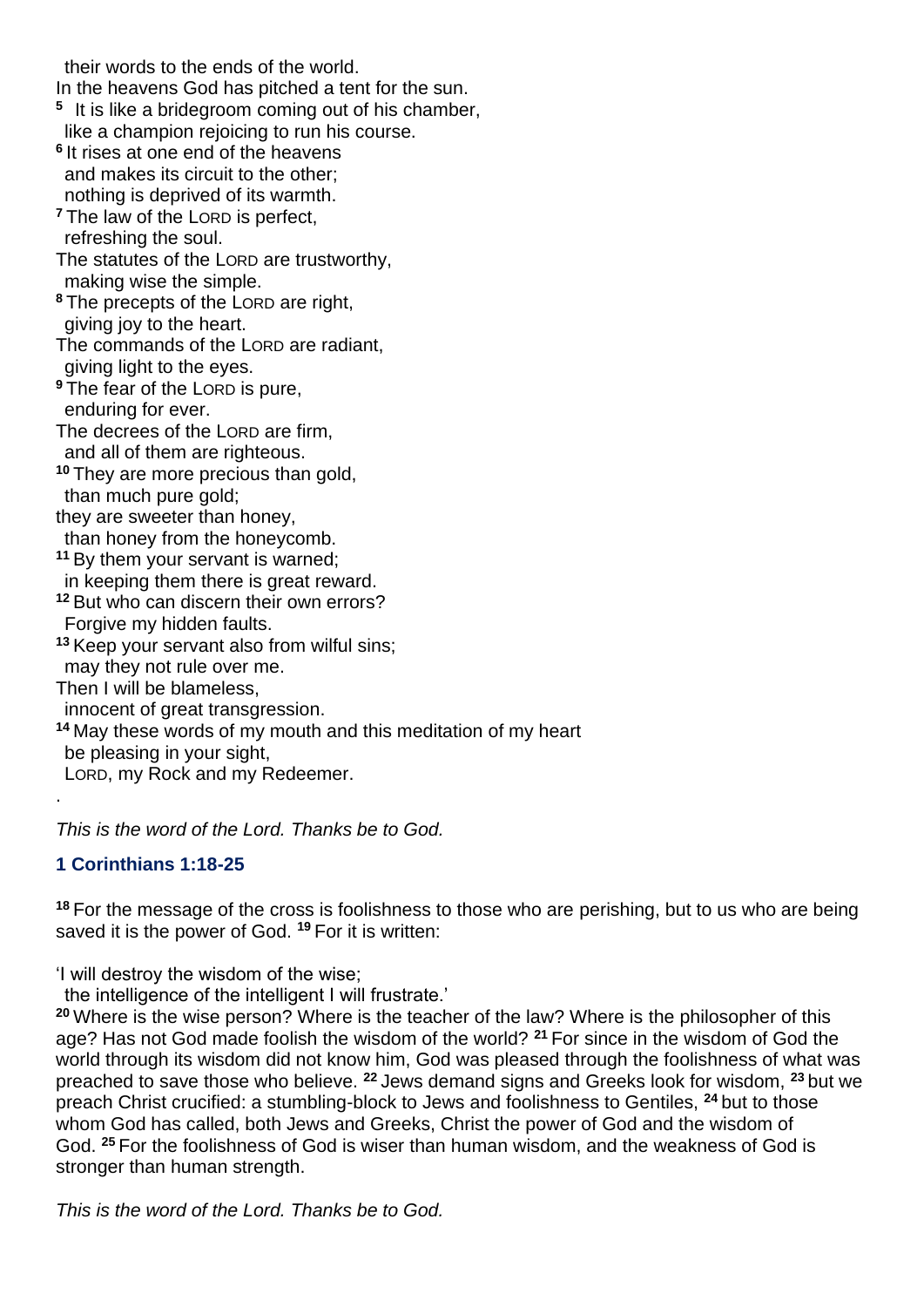## **Gospel Reading**

Hear the Gospel of our Lord Jesus Christ according to Mark. Glory to you, O Lord.

## **John 2:13-22**

**<sup>13</sup>** When it was almost time for the Jewish Passover, Jesus went up to Jerusalem. **<sup>14</sup>** In the temple courts he found people selling cattle, sheep and doves, and others sitting at tables exchanging money. **<sup>15</sup>** So he made a whip out of cords, and drove all from the temple courts, both sheep and cattle; he scattered the coins of the money-changers and overturned their tables. **<sup>16</sup>** To those who sold doves he said, 'Get these out of here! Stop turning my Father's house into a market!' **<sup>17</sup>** His disciples remembered that it is written: 'Zeal for your house will consume me.

**<sup>18</sup>** The Jews then responded to him, 'What sign can you show us to prove your authority to do all this?'

**<sup>19</sup>** Jesus answered them, 'Destroy this temple, and I will raise it again in three days.'

**<sup>20</sup>** They replied, 'It has taken forty-six years to build this temple, and you are going to raise it in three days?' **<sup>21</sup>** But the temple he had spoken of was his body. **<sup>22</sup>** After he was raised from the dead, his disciples recalled what he had said. Then they believed the Scripture and the words that Jesus had spoken.

*This is the Gospel of the Lord. Praise to you, O Christ.*

## **Sermon**

'How can you work with all this clutter?' is a cry that, just occasionally, one might hear from Mandy's lips. She will have wandered into my study and found stuff everywhere; books piled randomly on bookcases (honestly there is a system), paper piled up on the desk or the floor, books in with the paper (because I'm using them…..ish), pens, glasses, keys, laminators, guillotines, spider plants…..Did I mention the spider plants? Anyway, to the uninitiated it can look a bit chaotic but to me it all makes sense. There are two occasions when it all gets tidied up. Firstly, when someone comes to stay and they need to use the room which doubles up as my study to sleep in and secondly when I have mislaid something really important and I come to the conclusion that maybe, just maybe, my system has got slightly overwhelmed.

To be fair there is a third occasion, which is when I am trying to put something off and a mammoth tidying-up session seems the best way of kicking it into the long grass. Mandy usually knows when that is happening because she will walk in, finds me tidying up and there is no visit scheduled and I am not saying things like 'have you seen my keys/phone/really important scrap of paper?' She will then say something like 'And what are you avoiding?' and, after the obligatory protests that that is an objectionable thing to say about someone and cannot one tidy up just for the sake of it, I will confess to wishing to avoid something.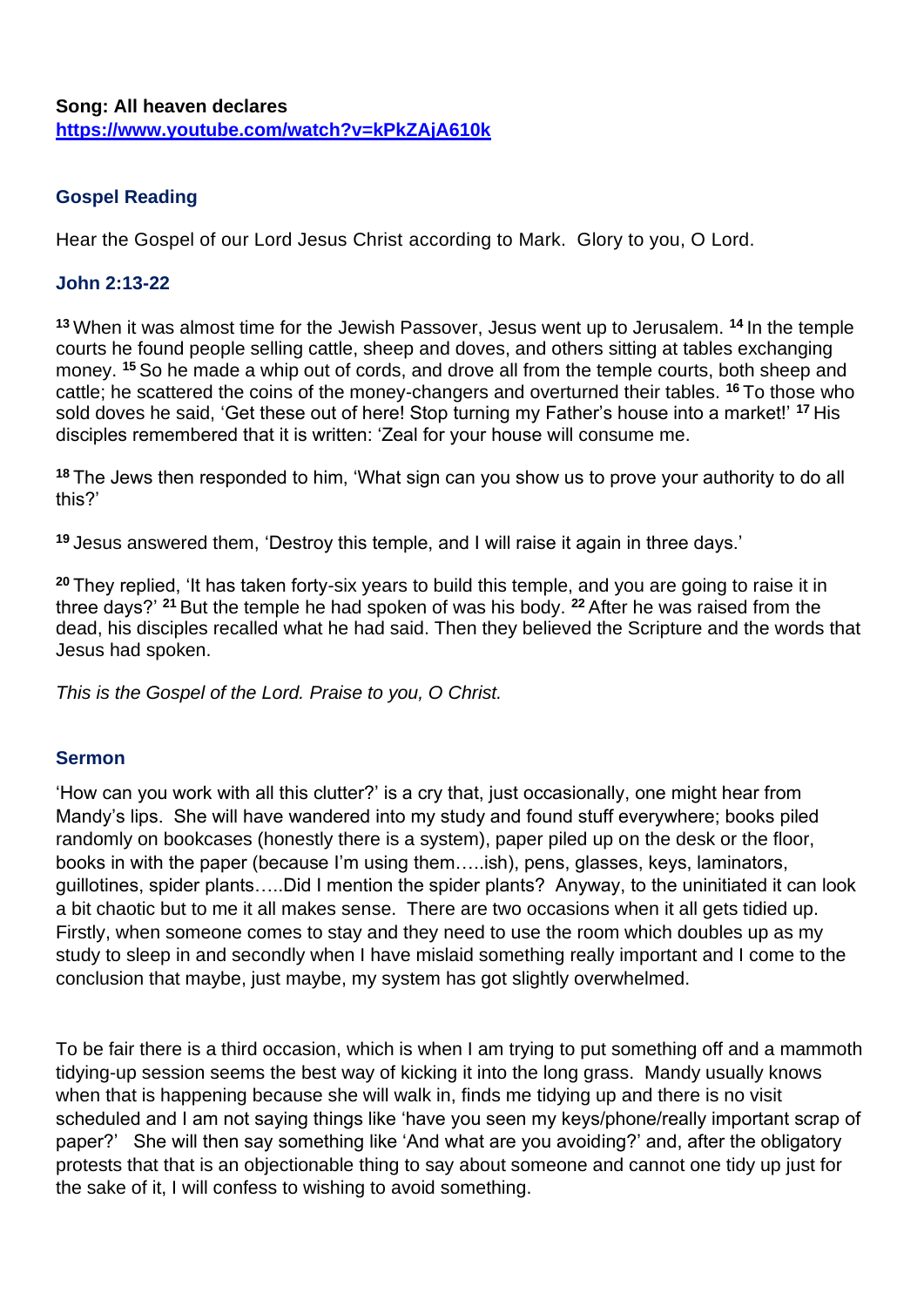And it has to be said, when everything is where it goes things work better. Don't tell Mandy I said that; some habits are hard to break!

Our gospel reading today is full of action and drama. If any artist seeks to depict the incident we know as the clearing of the temple they will turn to John's gospel for their inspiration. It is also recorded in the synoptic gospels (that is, Matthew, Mark and Luke) and in those it is found towards the end of each account, in passion week.

In these gospels Jesus in his adult ministry is recorded as visiting Jerusalem only once, right at the end of his public ministry, and it provides a pivotal moment when the plot to execute Jesus builds.

John differs in many ways from the other three gospels, not least in the five times he seems to record Jesus visiting Jerusalem. In his version of the clearing of the temple he provides much more detail and places it right at the start of Jesus' ministry. In John's gospel the pivotal moment appears to be Jesus raising Lazarus from the dead. The root of the plot to kill Jesus in this gospel lies not in prophetic action against the temple, but more because of his love for his dead disciple and for the world. Having said that, the death and resurrection of Jesus are introduced here but they are an editorial comment observing that post resurrection the disciples recalled the events recorded here and got a deeper understanding of them.

These differences need not worry us. John has his reasons for recording his gospel like this. As I have said before, biographies were recorded in different ways when the gospels were written and there was far less of an interest in accurate chronology and much more in telling the message or story of the individual's life. That biographical accounts were written differently to the present does not mean they cease to be biographies.

It is very easy to get distracted by all the drama of this reading and miss a key point.

Jesus enters the temple and finds it is a marketplace. There are really good reasons for the money changers and the animal traders to be there – their presence was required in order for the pilgrims to fulfil their cultic obligations. If travelling far it would not have been practical to bring an animal sacrifice with you, you would have to purchase it on arrival. Furthermore, society had changed since the obligations were codified in Exodus 12: the keepers of animals were proportionally far fewer, people had different kinds of employment, and consequently they would have to buy a sacrifice too.

The temple tax that had to be paid was half a shekel, and again since the Roman occupation this was no longer the common currency so money-changers were required. Now, accounts of exploitation within these systems are rife and are frequently used to justify our Lord's angry response. That may or may not be the case but it misses the point: Jesus was objecting to the temple, albeit the outer courts, becoming a market place. His critique was not in the ethics of the marketplace but in its presence.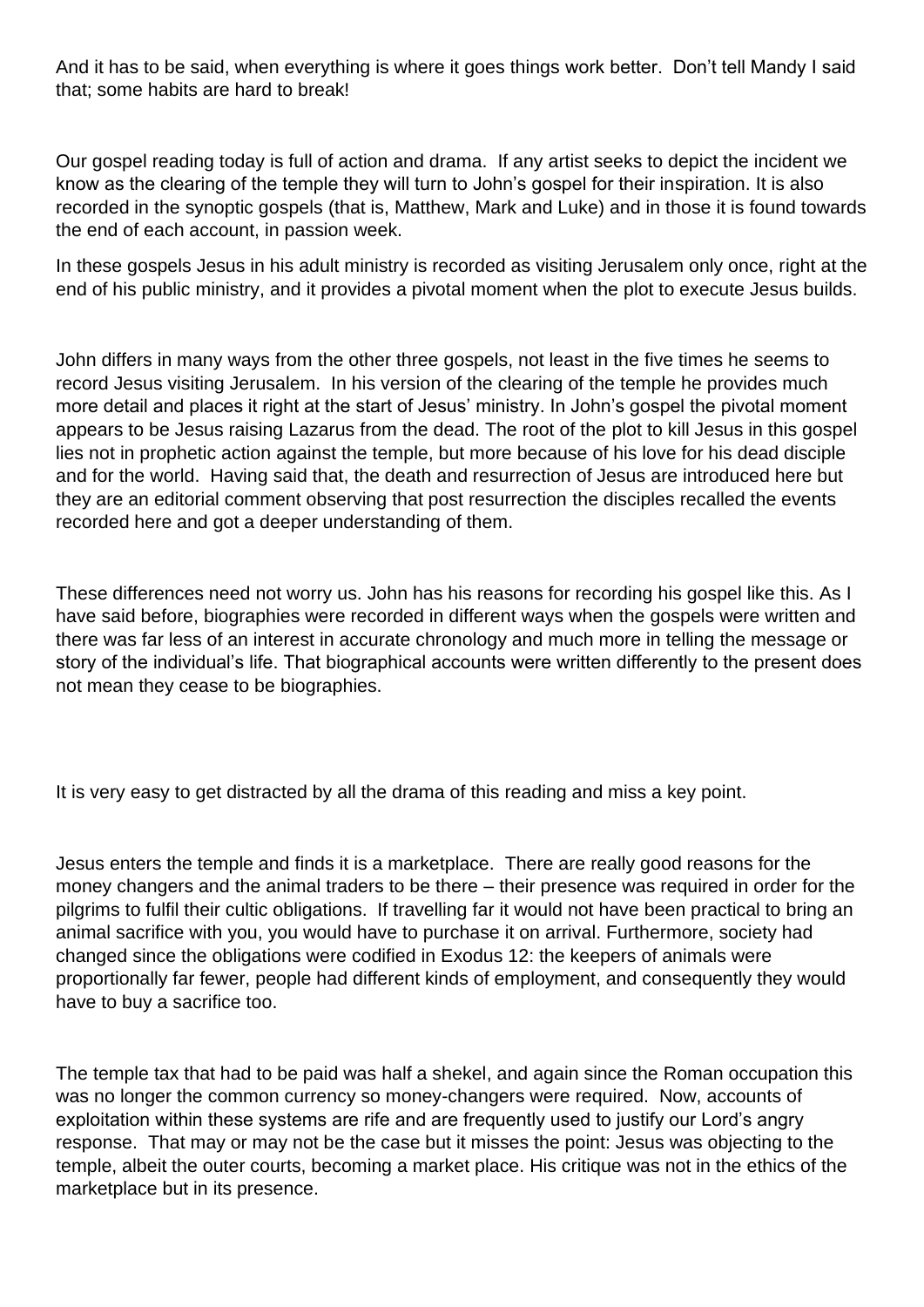The temple held a special place in Jewish life; it was understood to be the place where Yahweh's presence dwelt. It held a special place in Jesus' heart too – it was his Father's house. And the presence of this marketplace was getting in the way of the temple functioning as it should.

Now of course people want to know what authority Jesus had to do this. They demanded a miraculous sign and Jesus tells them that they could destroy this temple and he would rebuild it in three days. All his questioners, and indeed the disciples at the time, could think about when they heard the word 'temple' was that magnificent, ornate building, hence the question 'how can you do in three days what it took shedloads of people and forty-six years to build?' Jesus was, of course, talking about how he was the temple, the place of God's presence. The disciples only understand this when they remember, or indeed re-member, this incident.

This language is picked up by Paul, in 1 Corinthians 3, where he talks about our bodies being a temple of the Holy Spirit, where we become dwelling places for the presence of God, and Peter writes about how we are built into a spiritual house, living stones, with Jesus as the cornerstone. We, too, are temples where the presence of God dwells.

That is quite an awesome and humbling thought but is entirely consistent with New Testament teaching and our language about accepting Jesus into our lives and being baptised in the Holy Spirit. We in our own small but unique ways are each temples of God's presence.

So, just for a moment, imagine in your mind's eye you are in the presence of Jesus. In our reading Jesus fashioned a whip out of the ropes that would have been to hand, presumably to tether the animals that were there for sale. Imagine Jesus is standing there with a whip fashioned from the ropes which tether the things to you, those things that get in the way of you being a temple. What would Jesus seek to expunge in order for that dwelling to be complete? What gets in the way?

Before I started thinking about this and was just looking at the readings I wondered why on earth we had the Ten Commandments as our reading from the Hebrew Bible. Direct associations between the readings are no longer the aim of the lectionary compilers but that does not stop one seeking links, it is just never a good idea to force the issue! But these commandments talk about those things that get in the way of relationships between people and God and people with their neighbours. Or we have the grand commandment to love God and love neighbour.

In church we are used to the notion of sin. That is often expressed as missing the target, or breaking the law. In the book some of us are reading this Lent, Living His Story, Hannah Steele talks about how some of these notions can be problematic today, especially for those with little or no church background. The language does not resonate in our post-modern, relativist society. She suggests other Biblical language about idolatry may be helpful. If we make an idol of something we devote our time, money, energy and so forth to that. It may not take over completely, but it becomes dominant. That idolatry is then harmful to flourishing relationships, either with God or with our neighbour.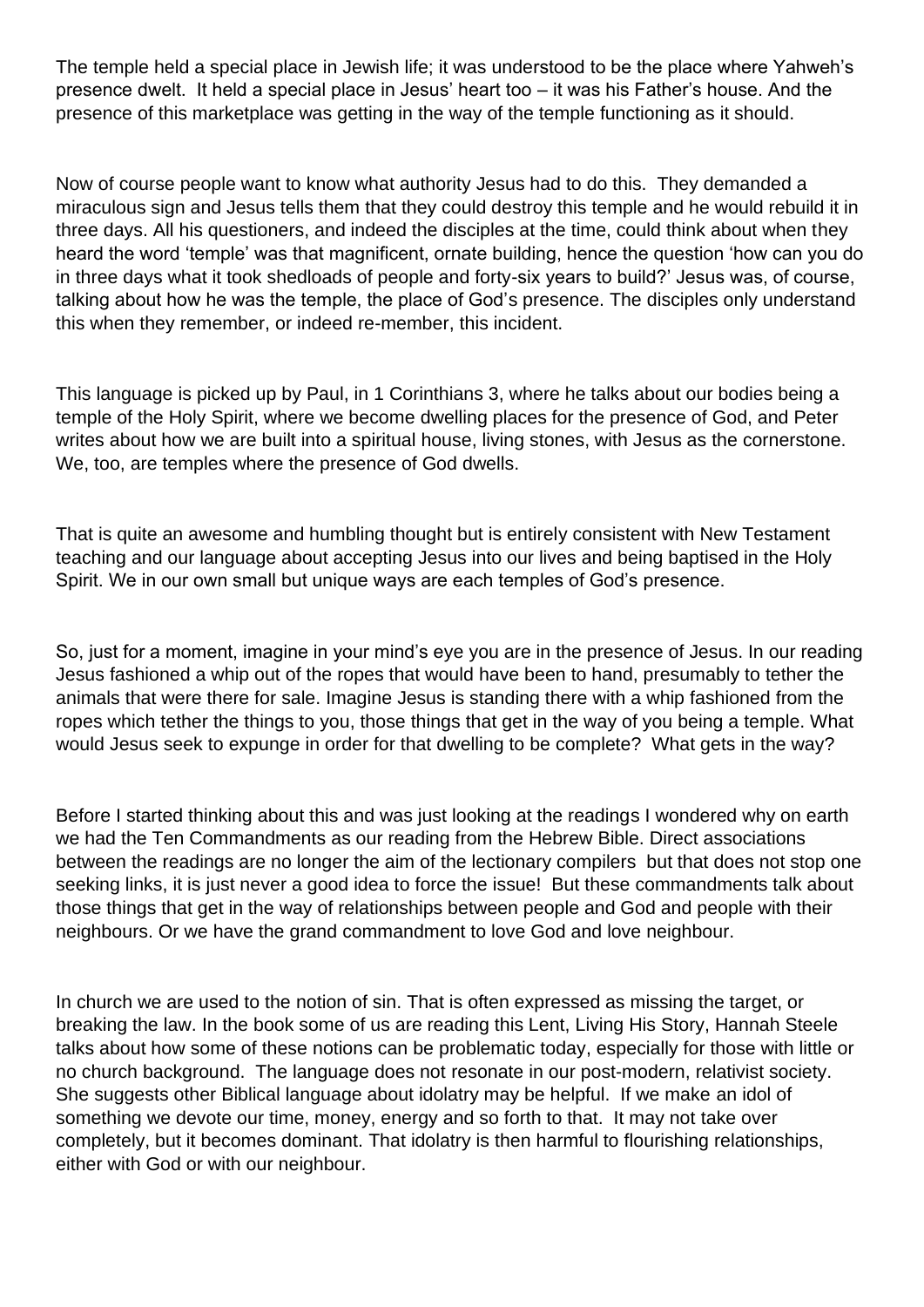So, what is it in your world that Jesus is saying 'you need to put that down, I need to drive that out'? I'll leave you to wrestle with, and pray over, that one for yourselves.

Shalom,

Ian

### **Affirmation of Faith**

**I believe in God, the Father almighty, creator of heaven and earth. I believe in Jesus Christ, his only Son, our Lord, who was conceived by the Holy Spirit, born of the Virgin Mary, suffered under Pontius Pilate, was crucified, died, and was buried; he descended to the dead. On the third day he rose again; he ascended into heaven, he is seated at the right hand of the Father, and he will come to judge the living and the dead. I believe in the Holy Spirit, the holy catholic Church, the communion of saints, the forgiveness of sins, the resurrection of the body, and the life everlasting. Amen.**

### **Prayers of Intercession**

We pray for the coming of God's kingdom. Father, by your Spirit **bring in your kingdom.**

You sent your Son to bring good news to the poor, sight to the blind. freedom to captives and salvation to your people: anoint us with your Spirit; rouse us to work in his name.

#### Father, by your Spirit **bring in your kingdom.**

Send us to bring help to the poor and freedom to the oppressed.

### Father, by your Spirit **bring in your kingdom.**

Send us to tell the world the good news of your healing love.

Father, by your Spirit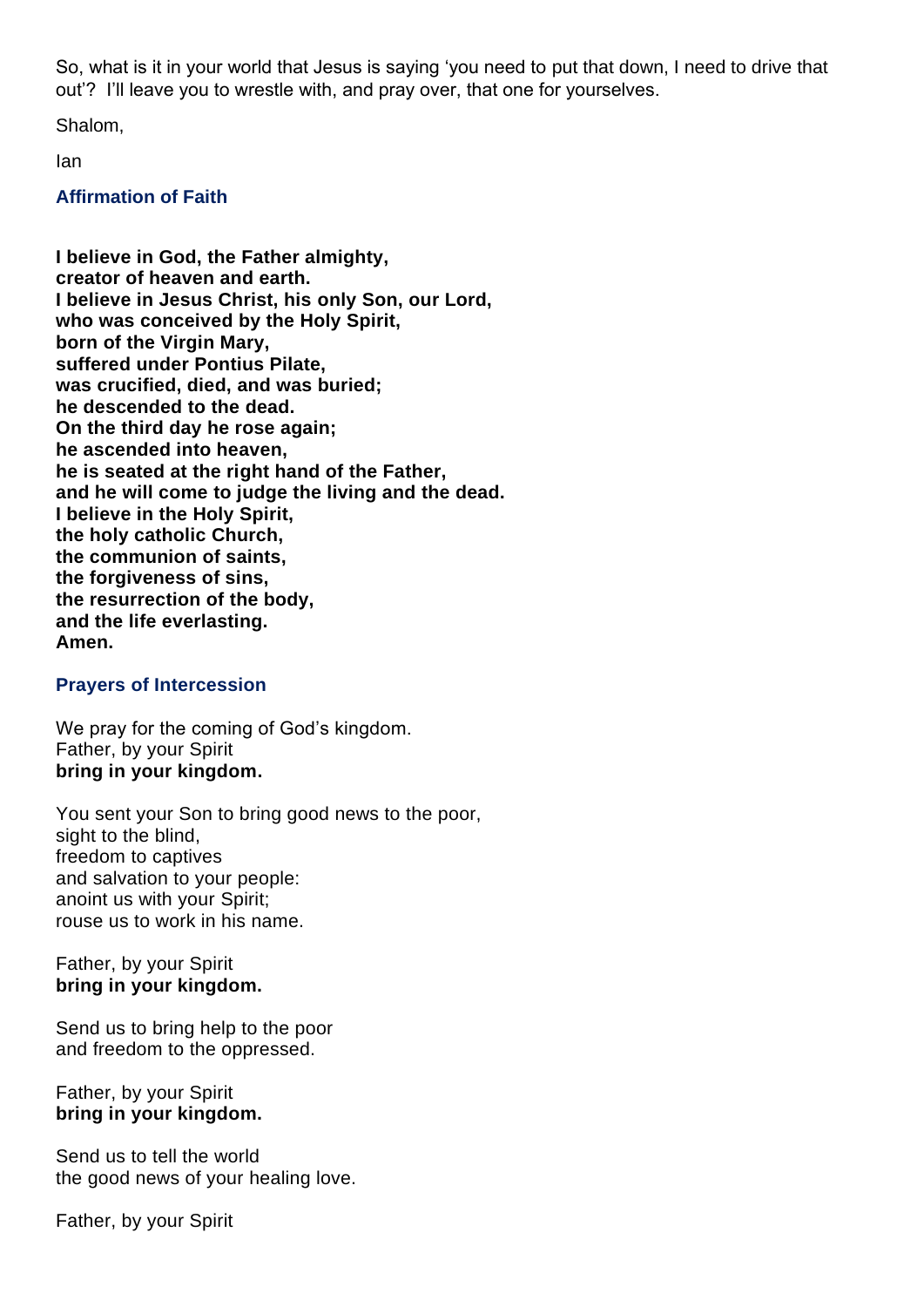### **bring in your kingdom.**

Send us to those who mourn, to bring joy and gladness instead of grief.

Father, by your Spirit **bring in your kingdom.**

Send us to proclaim that the time is here for you to save your people.

Father, by your Spirit **bring in your kingdom.**

God of mercy, **you know us and love us and hear our prayer: keep us in the eternal fellowship of Jesus Christ our Saviour. Amen.**

#### **The Peace**

Christ is our peace. If anyone is in Christ, there is a new creation. The old has passed away: behold, everything has become new.

May the peace of the Lord be always with us and all those we love.

**Song: Is he worthy? <https://www.youtube.com/watch?v=-c6pl6CaiD0>**

### **An act of Spiritual Communion**

Our Father in heaven, hallowed be your name, your kingdom come, your will be done, on earth as in heaven. Give us today our daily bread. Forgive us our sins as we forgive those who sin against us. Lead us not into temptation but deliver us from evil. For the kingdom, the power, and the glory are yours now and for ever. Amen.

Thanks be to you, Lord Jesus Christ, for all the benefits you have given me, for all the pains and insults you have borne for me. Since I cannot now receive you sacramentally, I ask you to come spiritually into my heart. O most merciful redeemer, friend and brother, may I know you more clearly, love you more dearly, and follow you more nearly, day by day.